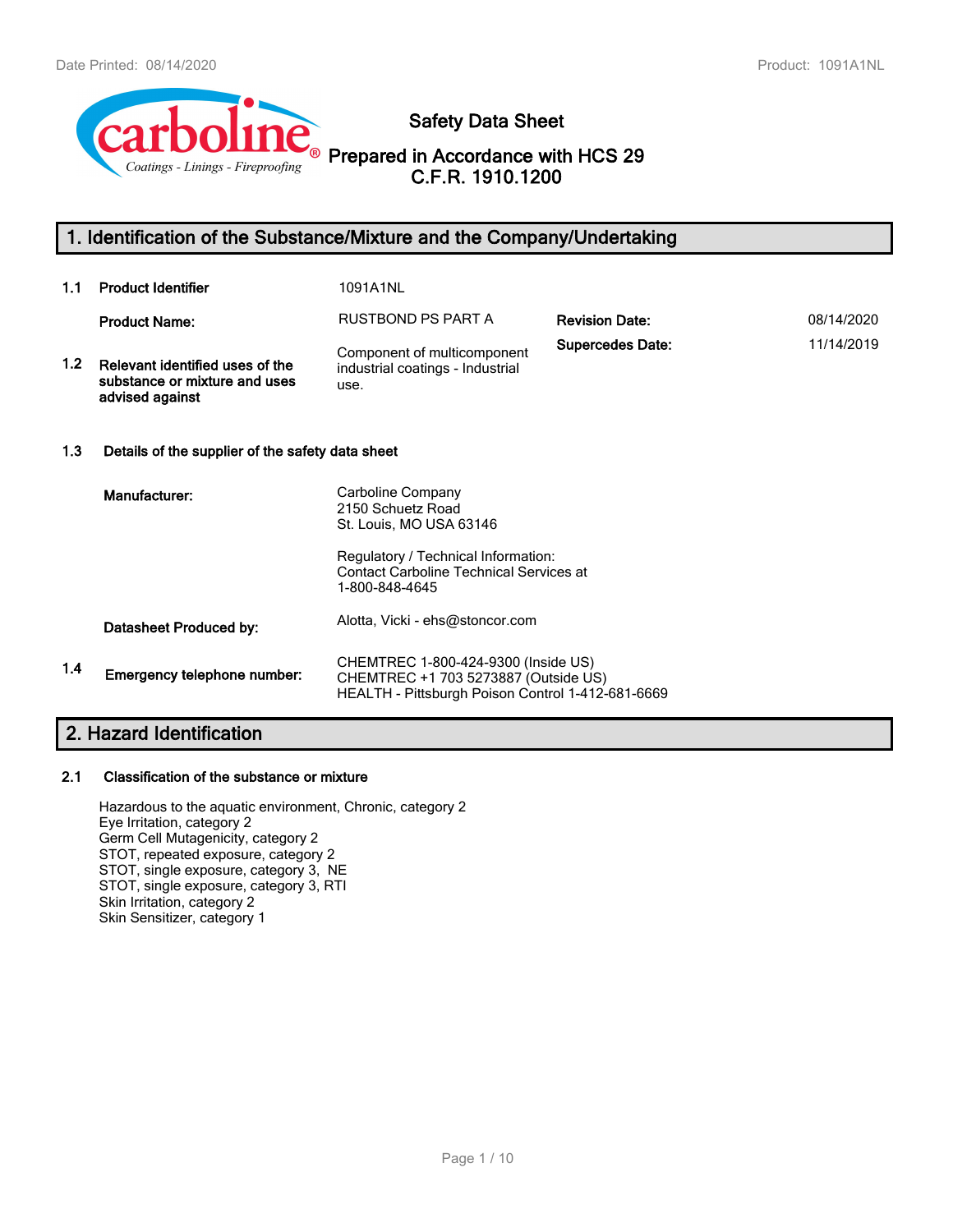# **2.2 Label elements**

#### **Symbol(s) of Product**



#### **Signal Word**

Warning

#### **Named Chemicals on Label**

METHYL ETHYL KETONE, PROPYLENE GLYCOL MONOMETHYL ETHER, BISPHENOL A EPOXY RESIN, GLYCIDYL NEODECONATE, HYDROXY MODIFIED RESIN

## **HAZARD STATEMENTS**

| Skin Irritation, category 2                                  | H315                                          | Causes skin irritation.                                                                                                                                                                                                |
|--------------------------------------------------------------|-----------------------------------------------|------------------------------------------------------------------------------------------------------------------------------------------------------------------------------------------------------------------------|
| Skin Sensitizer, category 1                                  | H317                                          | May cause an allergic skin reaction.                                                                                                                                                                                   |
| Eye Irritation, category 2                                   | H319                                          | Causes serious eye irritation.                                                                                                                                                                                         |
| STOT, single exposure, category 3, RTI                       | H335                                          | May cause respiratory irritation.                                                                                                                                                                                      |
| STOT, single exposure, category 3, NE                        | H336                                          | May cause drowsiness or dizziness.                                                                                                                                                                                     |
| Germ Cell Mutagenicity, category 2                           | H341                                          | Suspected of causing genetic defects.                                                                                                                                                                                  |
| STOT, repeated exposure, category 2                          | H373                                          | May cause damage to organs through prolonged or repeated<br>exposure.                                                                                                                                                  |
| Hazardous to the aquatic environment,<br>Chronic, category 2 | H411                                          | Toxic to aquatic life with long lasting effects.                                                                                                                                                                       |
| <b>PRECAUTION PHRASES</b>                                    |                                               |                                                                                                                                                                                                                        |
|                                                              | P260                                          | Do not breathe dust/fume/gas/mist/vapours/spray.                                                                                                                                                                       |
|                                                              | P273                                          | Avoid release to the environment.                                                                                                                                                                                      |
|                                                              | P280                                          | Wear protective gloves/protective clothing/eye protection/<br>face protection.                                                                                                                                         |
|                                                              | P <sub>284</sub>                              | Wear respiratory protection.                                                                                                                                                                                           |
|                                                              | P302+352                                      | IF ON SKIN: Wash with plenty of soap and water.                                                                                                                                                                        |
|                                                              | P304+340                                      | IF INHALED: Remove victim to fresh air and keep at rest in a<br>position comfortable for breathing.                                                                                                                    |
|                                                              | P305+351+338                                  | IF IN EYES: Rinse cautiously with water for several minutes.<br>Remove contact lenses, if present and easy to do so.<br>Continue rinsing.                                                                              |
|                                                              | P308+P313<br>P314<br>P333+313<br>P391<br>P405 | IF exposed or concerned: Get medical advice/attention<br>Get medical advice/attention if you feel unwell.<br>If skin irritation or rash occurs: Get medical advice/attention.<br>Collect spillage.<br>Store locked up. |

### **2.3 Other hazards**

No Information

## **Results of PBT and vPvB assessment:**

The product does not meet the criteria for PBT/VPvB in accordance with Annex XIII.

# **3. Composition/Information On Ingredients**

#### **3.2 Mixtures**

#### **Hazardous Ingredients**

| CAS-No.    | Chemical Name                  | <u>%</u>   |
|------------|--------------------------------|------------|
| 25068-38-6 | <b>BISPHENOL A EPOXY RESIN</b> | $50 - 575$ |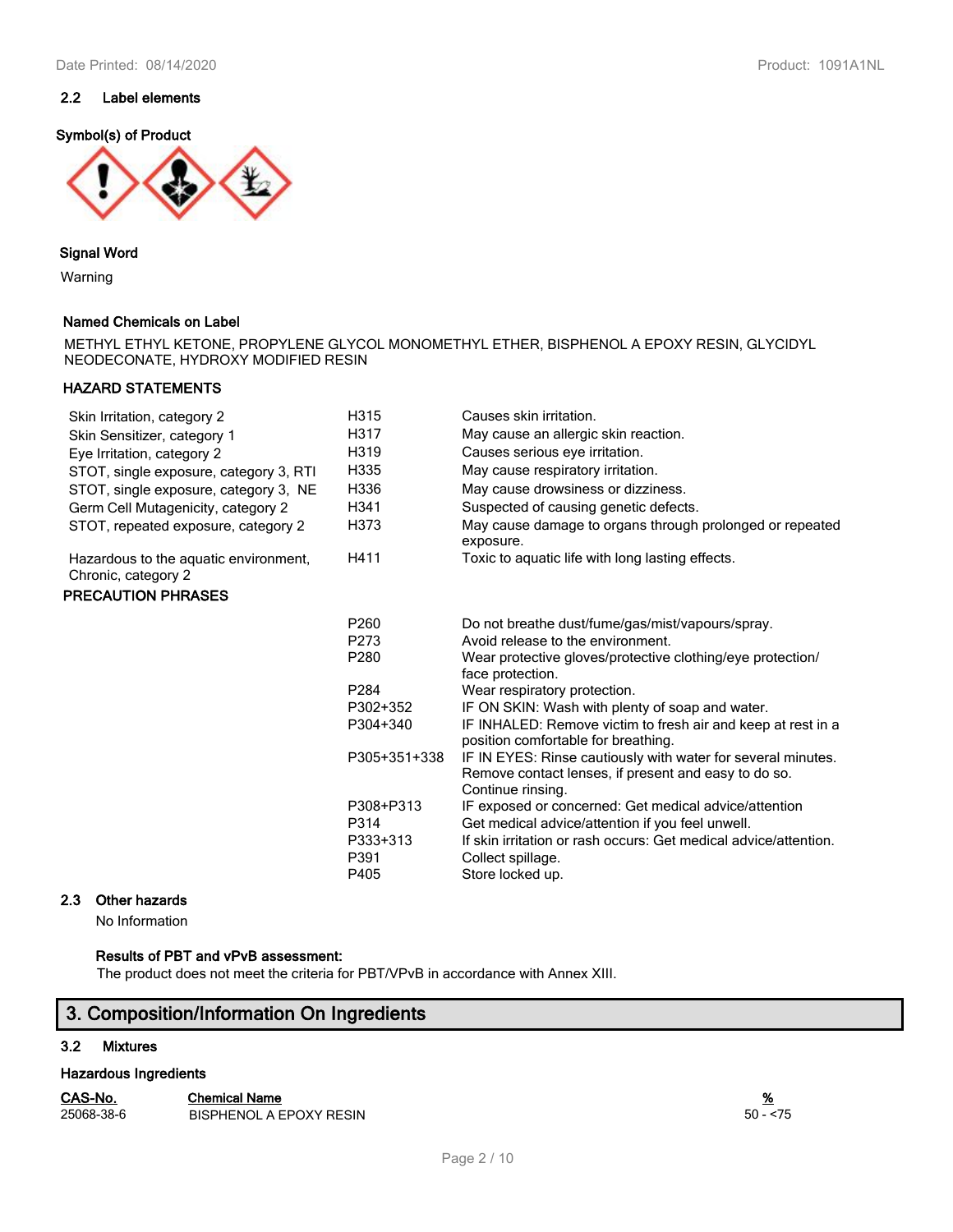| 68457-74-9 | <b>HYDROXY MODIFIED RESIN</b>     | $10 - 25$  |
|------------|-----------------------------------|------------|
| 26761-45-5 | GLYCIDYL NEODECONATE              | $2.5 - 10$ |
| 78-93-3    | METHYL FTHYL KETONE               | $2.5 - 10$ |
| 107-98-2   | PROPYLENE GLYCOL MONOMETHYL ETHER | $2.5 - 10$ |
|            |                                   |            |

| CAS-No.    | <b>GHS Symbols</b> | <b>GHS Hazard Statements</b> | M-Factors |
|------------|--------------------|------------------------------|-----------|
| 25068-38-6 | GHS07-GHS09        | H315-317-319-411             | 0         |
| 68457-74-9 | GHS07-GHS08        | H304-335-336-373             | 0         |
| 26761-45-5 | GHS07-GHS08        | H315-317-319-335-341-372     | 0         |
| 78-93-3    | GHS02-GHS07        | H <sub>225</sub> -319-336    | 0         |
| 107-98-2   | GHS02-GHS07        | H <sub>226</sub> -336        | 0         |
| Remarks:   | CASStatement       |                              |           |

**Additional Information:** The text for GHS Hazard Statements shown above (if any) is given in Section 16.

# **4. First-aid Measures**

#### **4.1 Description of First Aid Measures**

**AFTER INHALATION:** Give oxygen or artificial respiration if needed. Remove person to fresh air. If signs/symptoms continue, get medical attention.

**AFTER SKIN CONTACT:** In case of contact, immediately flush skin with plenty of water for at least 15 minutes while removing contaminated clothing and shoes. If skin irritation persists, call a physician.

**AFTER EYE CONTACT:** Rinse thoroughly with plenty of water for at least 15 minutes and consult a physician. **AFTER INGESTION:** Do NOT induce vomiting. Never give anything by mouth to an unconscious person. If swallowed, call

a poison control centre or doctor immediately.

#### **4.2 Most important symptoms and effects, both acute and delayed**

Harmful if swallowed. May cause sensitization by skin contact. Irritating to eyes and skin. Risk of serious damage to the lungs (by aspiration). Vapours may cause drowsiness and dizziness. Toxic to aquatic organisms.

#### **4.3 Indication of any immediate medical attention and special treatment needed**

No information available on clinical testing and medical monitoring. Specific toxicological information on substances, if available, can be found in section 11.

When symptoms persist or in all cases of doubt seek medical advice.

## **5. Fire-fighting Measures**

#### **5.1 Extinguishing Media:**

Carbon Dioxide, Dry Chemical, Foam

**UNUSUAL FIRE AND EXPLOSION HAZARDS:** Flammable liquid. Vapours are heavier than air and may spread along floors. Vapours may form explosive mixtures with air. Vapors may travel to areas away from work site before igniting/flashing back to vapor source. Provide adequate ventilation. Prevent the creation of flammable or explosive concentrations of vapour in air and avoid vapour concentration higher than the occupational exposure limits. Keep away from heat/sparks/open flames/hot surfaces. - No smoking. Electrical installations / working materials must comply with the technological safety standards. Wear shoes with conductive soles.

#### **5.2 Special hazards arising from the substance or mixture**

No Information

#### **5.3 Advice for firefighters**

In the event of fire, wear self-contained breathing apparatus. Cool containers / tanks with water spray. Flammable.

# **6. Accidental Release Measures**

## **6.1 Personal precautions, protective equipment and emergency procedures**

Ensure adequate ventilation. Evacuate personnel to safe areas. Remove all sources of ignition. To avoid ignition of vapours by static electricity discharge, all metal parts of the equipment must be grounded. Wear personal protective equipment. For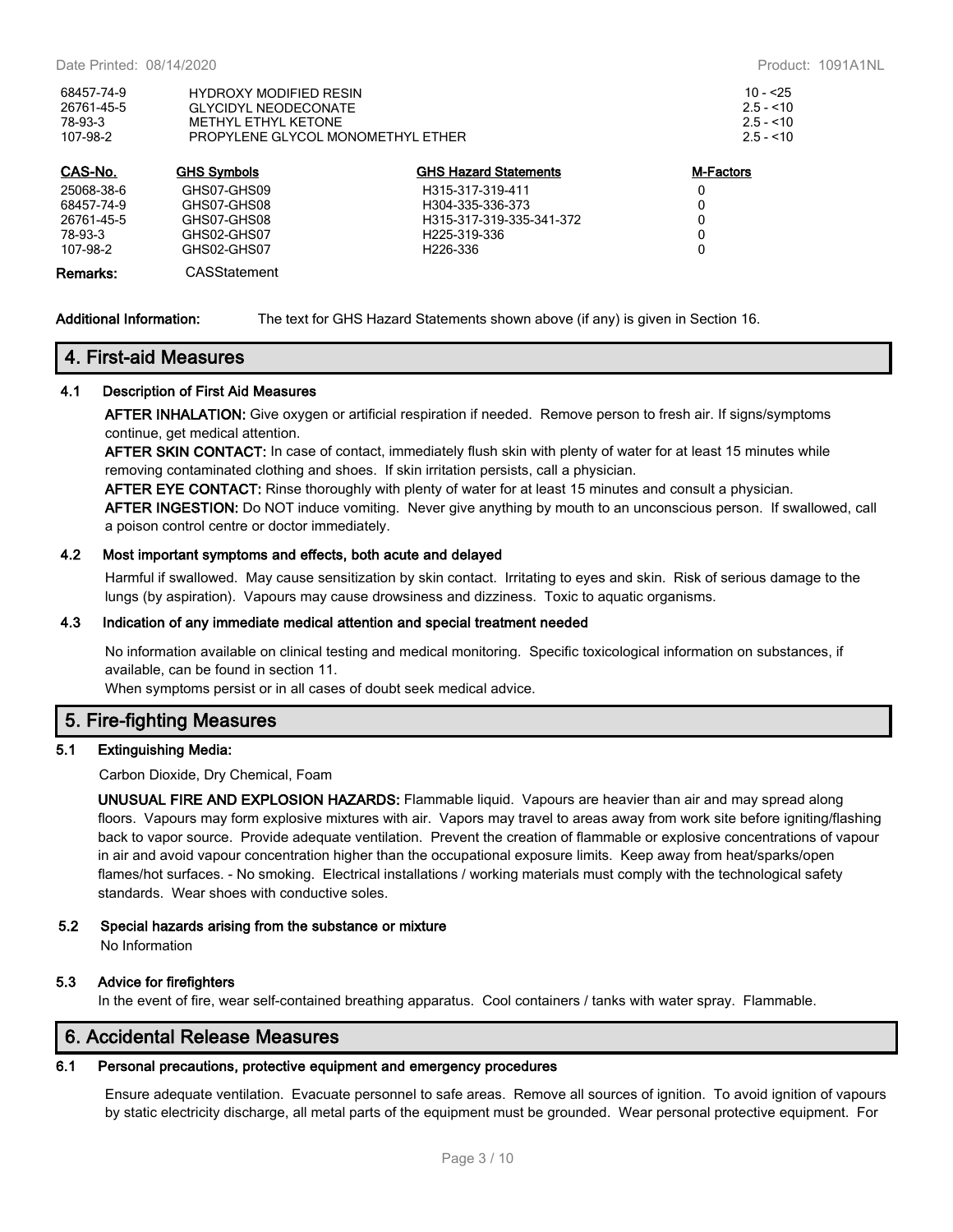personal protection see section 8.

#### **6.2 Environmental precautions**

Do not allow material to contaminate ground water system. Prevent product from entering drains.

#### **6.3 Methods and material for containment and cleaning up**

Prevent further leakage or spillage if safe to do so. Contain spillage, soak up with non-combustible absorbent material, (e.g. sand, earth, diatomaceous earth, vermiculite) and transfer to a container for disposal according to local / national regulations (see section 13).

#### **6.4 Reference to other sections**

Please refer to disposal requirements or country specific disposal requirements for this material. See Section 13 for further information.

# **7. Handling and Storage**

# **7.1 Precautions for safe handling**

**INSTRUCTIONS FOR SAFE HANDLING :** Keep containers dry and tightly closed to avoid moisture absorption and contamination. Prepare the working solution as given on the label(s) and/or the user instructions. Do not breathe vapours or spray mist. Ensure all equipment is electrically grounded before beginning transfer operations. Do not use sparking tools. Do not get in eyes, on skin, or on clothing. Use only with adequate ventilation/personal protection. Wash thoroughly after handling.

**PROTECTION AND HYGIENE MEASURES :** Handle in accordance with good industrial hygiene and safety practice. Wash hands before breaks and at the end of workday. When using, do not eat, drink or smoke.

#### **7.2 Conditions for safe storage, including any incompatibilities**

#### **CONDITIONS TO AVOID:** Heat, flames and sparks.

**STORAGE CONDITIONS:** Keep container closed when not in use. Store in a dry, well ventilated place away from sources of heat, ignition and direct sunlight.

#### **7.3 Specific end use(s)**

No specific advice for end use available.

# **8. Exposure Controls/Personal Protection**

#### **8.1 Control parameters**

# **Ingredients with Occupational Exposure Limits**

## **(US)**

| <b>Name</b>                                 | CAS-No.    | <b>ACGIH TWA</b> | <b>ACGIH STEL</b> | <b>ACGIH Ceiling</b> |
|---------------------------------------------|------------|------------------|-------------------|----------------------|
| BISPHENOL A EPOXY RESIN                     | 25068-38-6 | N/E              | N/E               | N/E                  |
| <b>HYDROXY MODIFIED RESIN</b>               | 68457-74-9 | N/E              | N/E               | N/E                  |
| <b>GLYCIDYL NEODECONATE</b>                 | 26761-45-5 | NE.              | <b>NE</b>         | N/E                  |
| <b>METHYL ETHYL KETONE</b>                  | 78-93-3    | 200 PPM          | 300 PPM           | N/E                  |
| PROPYLENE GLYCOL MONOMETHYL<br><b>ETHER</b> | 107-98-2   | 50 PPM           | 100 PPM           | N/E                  |
| Name                                        | CAS-No.    | <b>OSHA PEL</b>  | <b>OSHA STEL</b>  |                      |
| <b>BISPHENOL A EPOXY RESIN</b>              | 25068-38-6 | N/E              | N/E               |                      |
| <b>HYDROXY MODIFIED RESIN</b>               | 68457-74-9 | N/E              | N/E               |                      |
| <b>GLYCIDYL NEODECONATE</b>                 | 26761-45-5 | NΕ               | N/E               |                      |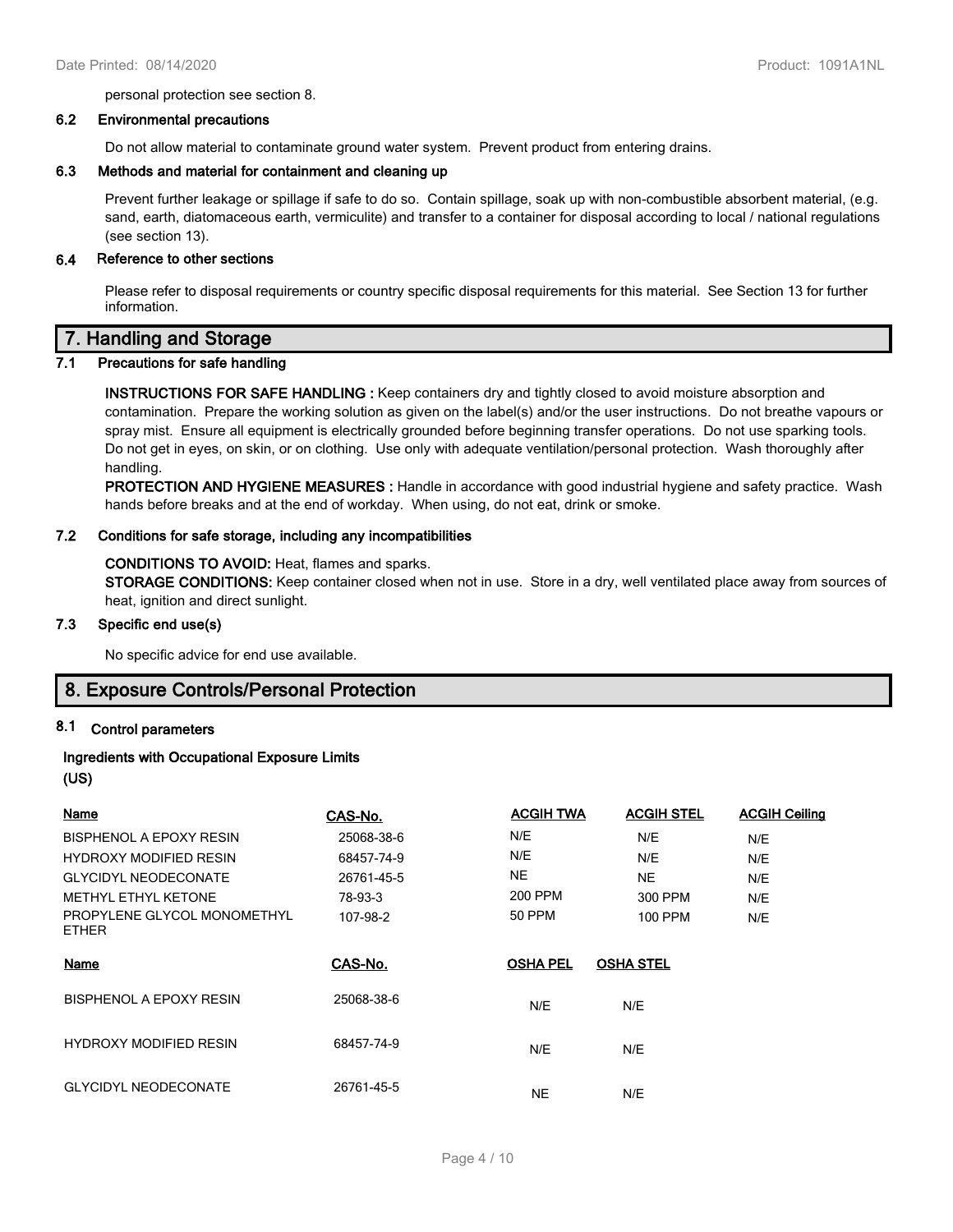| METHYL ETHYL KETONE                         | 78-93-3  | 590 MGM3, 200 885 MGM3, 300<br><b>PPM</b><br><b>PPM</b> |
|---------------------------------------------|----------|---------------------------------------------------------|
| PROPYLENE GLYCOL MONOMETHYL<br><b>FTHFR</b> | 107-98-2 | 360 MGM3, 100 540 MGM3, 150<br><b>PPM</b><br><b>PPM</b> |

**FURTHER INFORMATION:** Refer to the regulatory exposure limits for the workforce enforced in each country.

#### **8.2 Exposure controls**

#### **Personal Protection**

**RESPIRATORY PROTECTION:** In order to avoid inhalation of spray-mist and sanding dust, all spraying and sanding must be done wearing adequate respirator. Use only with ventilation to keep levels below exposure guidelines reported in this document. User should test and monitor exposure levels to ensure all personnel are below guidelines. If not sure, or not able to monitor, use State or federally approved supplied air respirator. For silica containing coatings in a liquid state, and/or if no exposure limits are established above, air-supplied respirators are generally not required.

**EYE PROTECTION:** Safety glasses with side-shields.

**HAND PROTECTION:** Gloves should be discarded and replaced if there is any indication of degradation or chemical breakthrough. Impervious gloves. Request information on glove permeation properties from the glove supplier. Lightweight protective clothing

**OTHER PROTECTIVE EQUIPMENT:** Ensure that eyewash stations and safety showers are close to the workstation location. **ENGINEERING CONTROLS:** Avoid contact with skin, eyes and clothing. Ensure adequate ventilation, especially in confined areas.

# **9. Physical and Chemical Properties**

| 9.1 | Information on basic physical and chemical properties<br>Viscous Liquid, Green<br>Appearance: |                              |  |
|-----|-----------------------------------------------------------------------------------------------|------------------------------|--|
|     | <b>Physical State</b>                                                                         | Liquid                       |  |
|     |                                                                                               |                              |  |
|     | Odor                                                                                          | Epoxy                        |  |
|     | <b>Odor threshold</b>                                                                         | Not Determined               |  |
|     | pH                                                                                            | Not Determined               |  |
|     | Melting point / freezing point (°C)                                                           | Not Determined               |  |
|     | Boiling point/range                                                                           | 149 F (65 C) - 538 F (281 C) |  |
|     | <b>Flash Point</b>                                                                            | 145°F (63°C)                 |  |
|     | <b>Evaporation rate</b>                                                                       | Slower Than Ether            |  |
|     | Flammability (solid, gas)                                                                     | N/D                          |  |
|     | Upper/lower flammability or explosive<br>limits                                               | $1.0 - 36.0$                 |  |
|     | Vapour Pressure, mmHg                                                                         | Not Determined               |  |
|     | Vapour density                                                                                | Heavier than Air             |  |
|     | <b>Relative density</b>                                                                       | N/D                          |  |
|     | Solubility in / Miscibility with water                                                        | Not Determined               |  |
|     | Partition coefficient: n-octanol/water                                                        | N/D                          |  |
|     | Auto-ignition temperature (°C)                                                                | N/D                          |  |
|     | Decomposition temperature (°C)                                                                | N/D                          |  |
|     | <b>Viscosity</b>                                                                              | Not Determined               |  |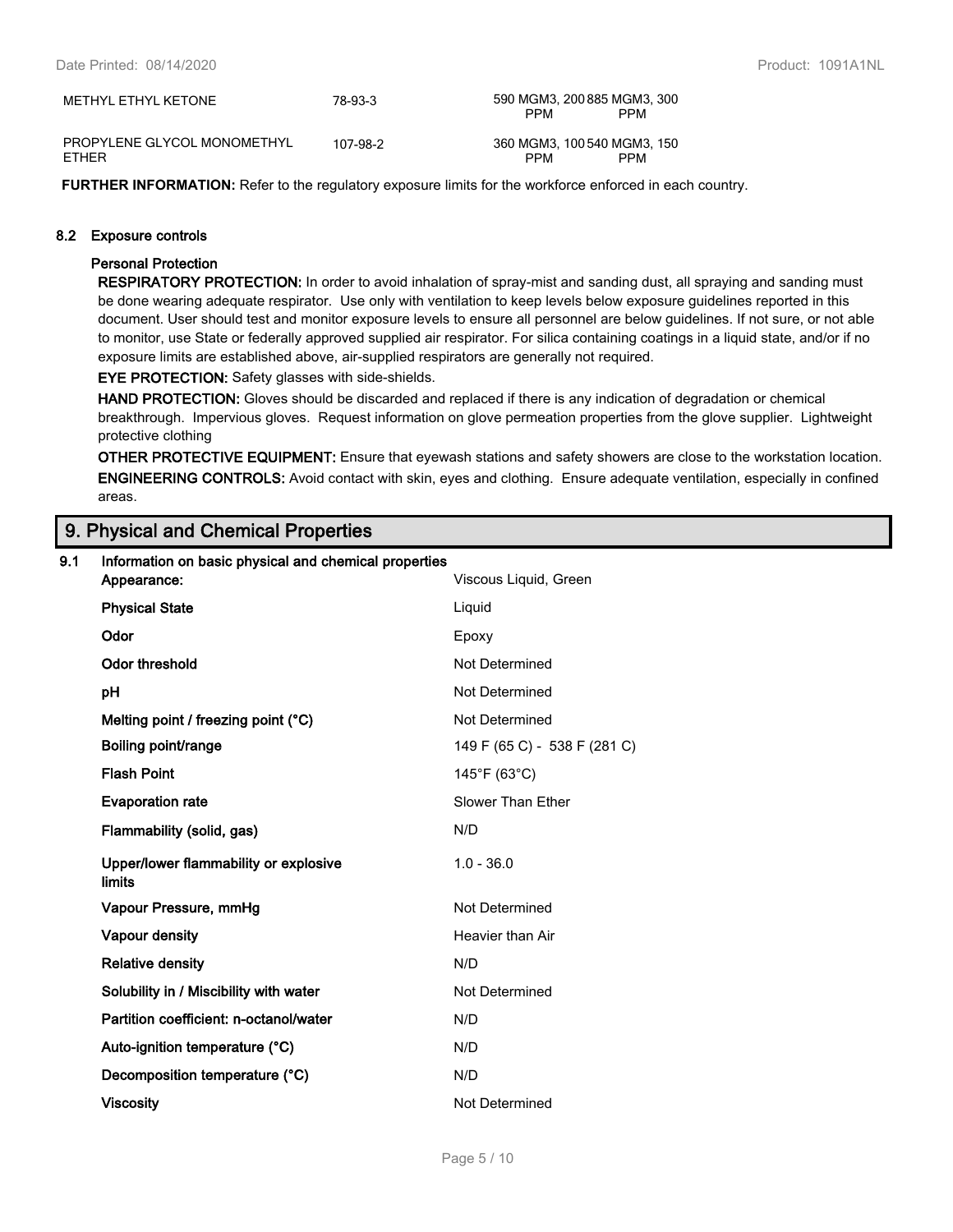|     | <b>Explosive properties</b> | N/D  |
|-----|-----------------------------|------|
|     | <b>Oxidising properties</b> | N/D  |
| 9.2 | Other information           |      |
|     | <b>VOC Content g/l:</b>     | 95   |
|     | Specific Gravity (g/cm3)    | 1.10 |

# **10. Stability and Reactivity**

#### **10.1 Reactivity**

No reactivity hazards known under normal storage and use conditions.

#### **10.2 Chemical stability**

Stable under normal conditions.

### **10.3 Possibility of hazardous reactions**

Hazardous polymerisation does not occur.

# **10.4 Conditions to avoid**

Heat, flames and sparks.

## **10.5 Incompatible materials**

Strong oxidizing agents.

### **10.6 Hazardous decomposition products**

Carbon dioxide (CO2), carbon monoxide (CO), oxides of nitrogen (NOx), dense black smoke.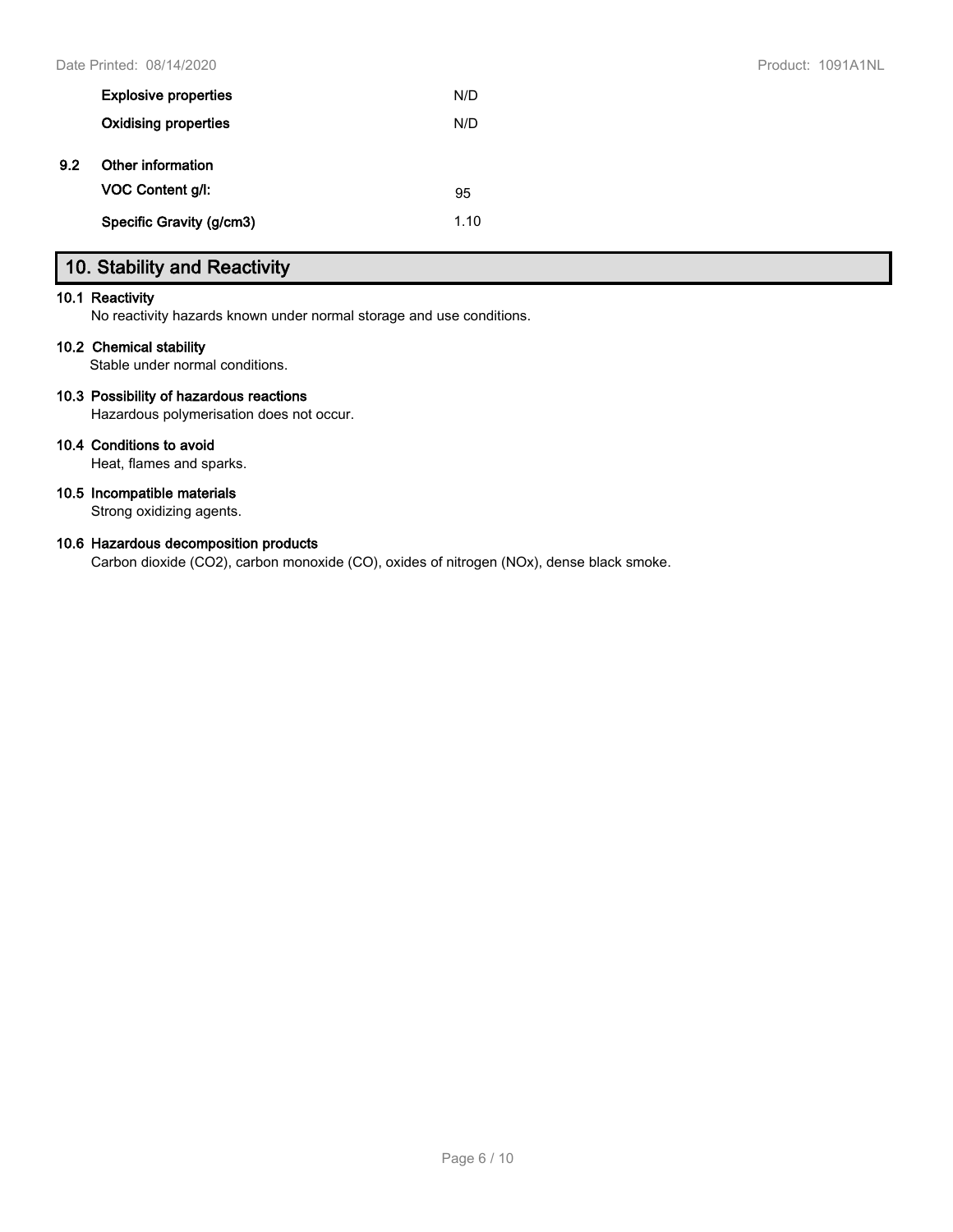# **11. Toxicological Information**

| 11.1 | Information on toxicological effects |                                                |
|------|--------------------------------------|------------------------------------------------|
|      | <b>Acute Toxicity:</b>               |                                                |
|      | Oral LD50:                           | N/D                                            |
|      | <b>Inhalation LC50:</b>              | N/D                                            |
|      | Irritation:                          | Eye Irritation and Skin Irritation, category 2 |
|      | Corrosivity:                         | Unknown                                        |
|      | Sensitization:                       | Skin Sensitizer, category 1                    |
|      | Repeated dose toxicity:              | Unknown                                        |
|      | Carcinogenicity:                     | Unknown                                        |
|      | <b>Mutagenicity:</b>                 | Germ Cell Mutagenicity, category 2             |
|      | <b>Toxicity for reproduction:</b>    | Unknown                                        |
|      | STOT-single exposure:                | STOT, single exposure, category 3, NE & RTI    |
|      | STOT-repeated exposure:              | STOT, repeated exposure, category 2            |
|      | <b>Aspiration hazard:</b>            | Unknown                                        |

**If no information is available above under Acute Toxicity then the acute effects of this product have not been tested. Data on individual components are tabulated below:**

| CAS-No.    | <b>Chemical Name</b>                        | Oral LD50                 | Dermal LD50                    | Vapor LC50                              | Gas LC50 | <b>Dust/Mist</b><br><b>LC50</b> |
|------------|---------------------------------------------|---------------------------|--------------------------------|-----------------------------------------|----------|---------------------------------|
| 25068-38-6 | BISPHENOL A EPOXY RESIN                     | 11400 mg/kg,<br>rat. oral | 23000 mg/kg,<br>dermal, rabbit | $>20$ mL/kg<br>skin,<br>sensitizer      |          |                                 |
| 68457-74-9 | <b>HYDROXY MODIFIED RESIN</b>               | Not Available             | Not Available                  | Not Available                           | 0.000    | 0.000                           |
| 26761-45-5 | <b>GLYCIDYL NEODECONATE</b>                 | 9600 mg/kg,<br>oral. rat  | 3800 mg/kg,<br>dermal. rat     | Not Available                           | 0.000    | 0.000                           |
| 78-93-3    | <b>METHYL ETHYL KETONE</b>                  | 2194 mg/kg<br>rat. oral   | Not Available                  | 34.5 mg/L/ 4<br>hour rat.<br>inhalation | 0.000    | 0.000                           |
| 107-98-2   | PROPYLENE GLYCOL<br><b>MONOMETHYL ETHER</b> | 4016 mg/kg,<br>oral, rat  | 13536 mg/kg,<br>dermal, rabbit | 10000<br>ppm/4hrs rat,<br>inhalation    | 0.000    | 0.000                           |

#### **Additional Information:**

No Information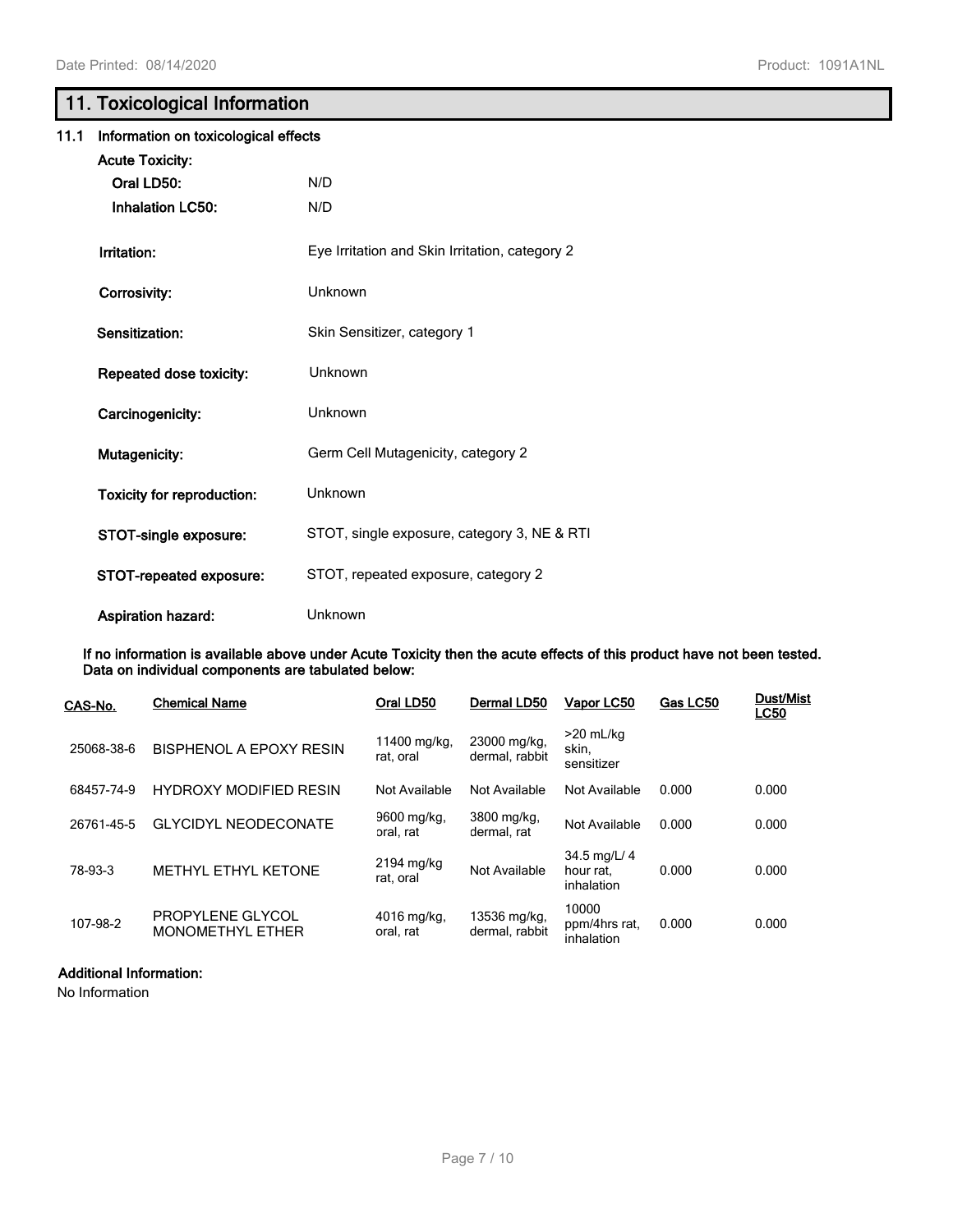# **12. Ecological Information 12.1 Toxicity: EC50 48hr (Daphnia):** No information available. No information available. **IC50 72hr (Algae):** LC50 96hr (fish): No information available. **12.2 Persistence and degradability:** No information available. **12.3 Bioaccumulative potential:** No information available. **12.4 Mobility in soil:** No information available. **12.5 Results of PBT and vPvB assessment:** The product does not meet the criteria for PBT/VPvB in accordance with Annex XIII. **12.6 Other adverse effects:** No information available. **CAS-No. Chemical Name EC50 48hr IC50 72hr LC50 96hr** 25068-38-6 BISPHENOL A EPOXY RESIN 2.1 mg/l (daphnia) 11 mg/l (algae) 1.3 mg/l (fish) 68457-74-9 HYDROXY MODIFIED RESIN No information No information No information No information 26761-45-5 GLYCIDYL NEODECONATE 4.8 mg/l (daphnia) No information 9.6 mg/l (fish) 78-93-3 METHYL ETHYL KETONE 308 mg/l (Daphnia<br>magna) No information 2993 mg/l (Pimephales promelas) 107-98-2 PROPYLENE GLYCOL MONOMETHYL 23300 mg/l (Water flea) No information 20800 mg/l (Fish)

# **13. Disposal Considerations**

#### **13.1 WASTE TREATMENT METHODS:** Do not burn, or use a cutting torch on, the empty drum. If recycling is not practicable, dispose of in compliance with local regulations. Dispose of in accordance with local regulations. Empty containers should be taken to an approved waste handling site for recycling or disposal.

# **14. Transport Information**

| 14.1 | UN number                                                                        | <b>UN3082</b>                                      |
|------|----------------------------------------------------------------------------------|----------------------------------------------------|
|      | 14.2 UN proper shipping name                                                     | Environmentally Hazardous Substance, Liquid N.O.S. |
|      | Technical name                                                                   | (Epoxy Resin)                                      |
|      | 14.3 Transport hazard class(es)                                                  | 9                                                  |
|      | Subsidiary shipping hazard                                                       | N/A                                                |
|      | 14.4 Packing group                                                               | Ш                                                  |
| 14.5 | <b>Environmental hazards</b>                                                     | Marine pollutant: Yes (Epoxy Resin)                |
|      | 14.6 Special precautions for user                                                | No information available.                          |
|      | EmS-No.:                                                                         | $F-A. S-F$                                         |
|      | 14.7 Transport in bulk according to Annex II<br>of MARPOL 73/78 and the IBC code | No information available.                          |

# **15. Regulatory Information**

**15.1 Safety, health and environmental regulations/legislation for the substance or mixture:**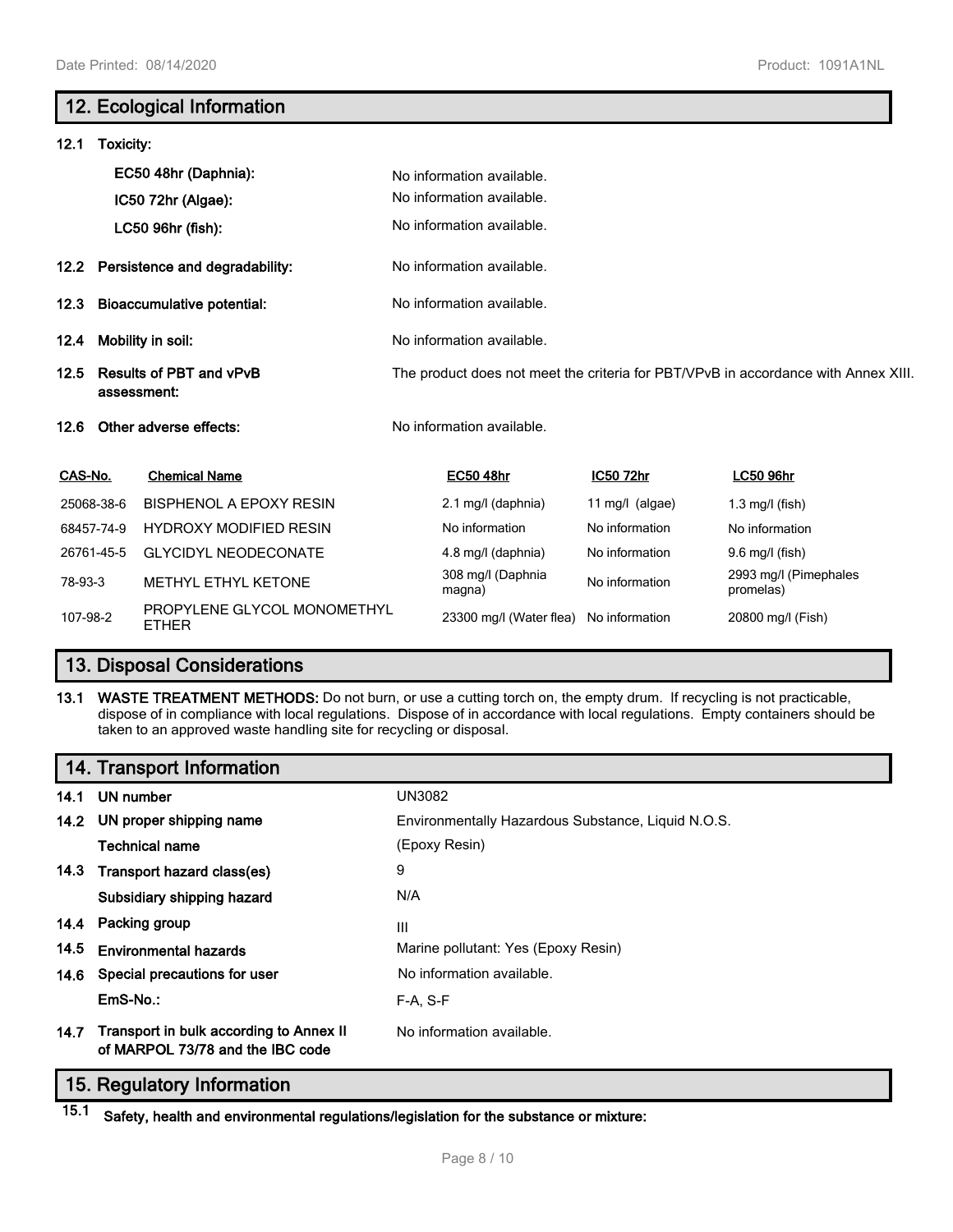# **U.S. Federal Regulations: As follows -**

#### **CERCLA - Sara Hazard Category**

This product has been reviewed according to the EPA 'Hazard Categories' promulgated under Sections 311 and 312 of the Superfund Amendment and Reauthorization Act of 1986 (SARA Title III) and is considered, under applicable definitions, to meet the following categories:

Skin Corrosion or Irritation, Respiratory or Skin Sensitization, Serious eye damage or eye irritation, Specific target organ toxicity (single or repeated exposure), Germ cell mutagenicity

#### **Sara Section 313:**

This product contains the following substances subject to the reporting requirements of Section 313 of Title III of the Superfund Amendment and Reauthorization Act of 1986 and 40 CFR part 372:

#### **Chemical Name CAS-No.**

No Sara 313 components exist in this product.

#### **Toxic Substances Control Act:**

All components of this product are either listed on the TSCA Inventory or are exempt.

This product contains the following chemical substances subject to the reporting requirements of TSCA 12(B) if exported from the United States:

No TSCA 12(b) components exist in this product.

# **U.S. State Regulations: As follows -**

#### **New Jersey Right-to-Know:**

The following materials are non-hazardous, but are among the top five components in this product.

#### **Chemical Name CAS-No.**

No NJ Right-To-Know components exist in this product.

## **Pennsylvania Right-To-Know**

The following non-hazardous ingredients are present in the product at greater than 3%.

No PA Right-To-Know components exist in this product.

## **CALIFORNIA PROPOSITION 65**

WARNING: Cancer and Reproductive Harm -- www.P65Warnings.ca.gov

# **International Regulations: As follows -**

#### **\* Canadian DSL:**

All chemical ingredients included on inventory (DSL)

## **15.2 Chemical Safety Assessment:**

No Chemical Safety Assessment has been carried out for this substance/mixture by the supplier.

# **16. Other Information**

## **Text for GHS Hazard Statements shown in Section 3 describing each ingredient:**

H225 Highly flammable liquid and vapour.